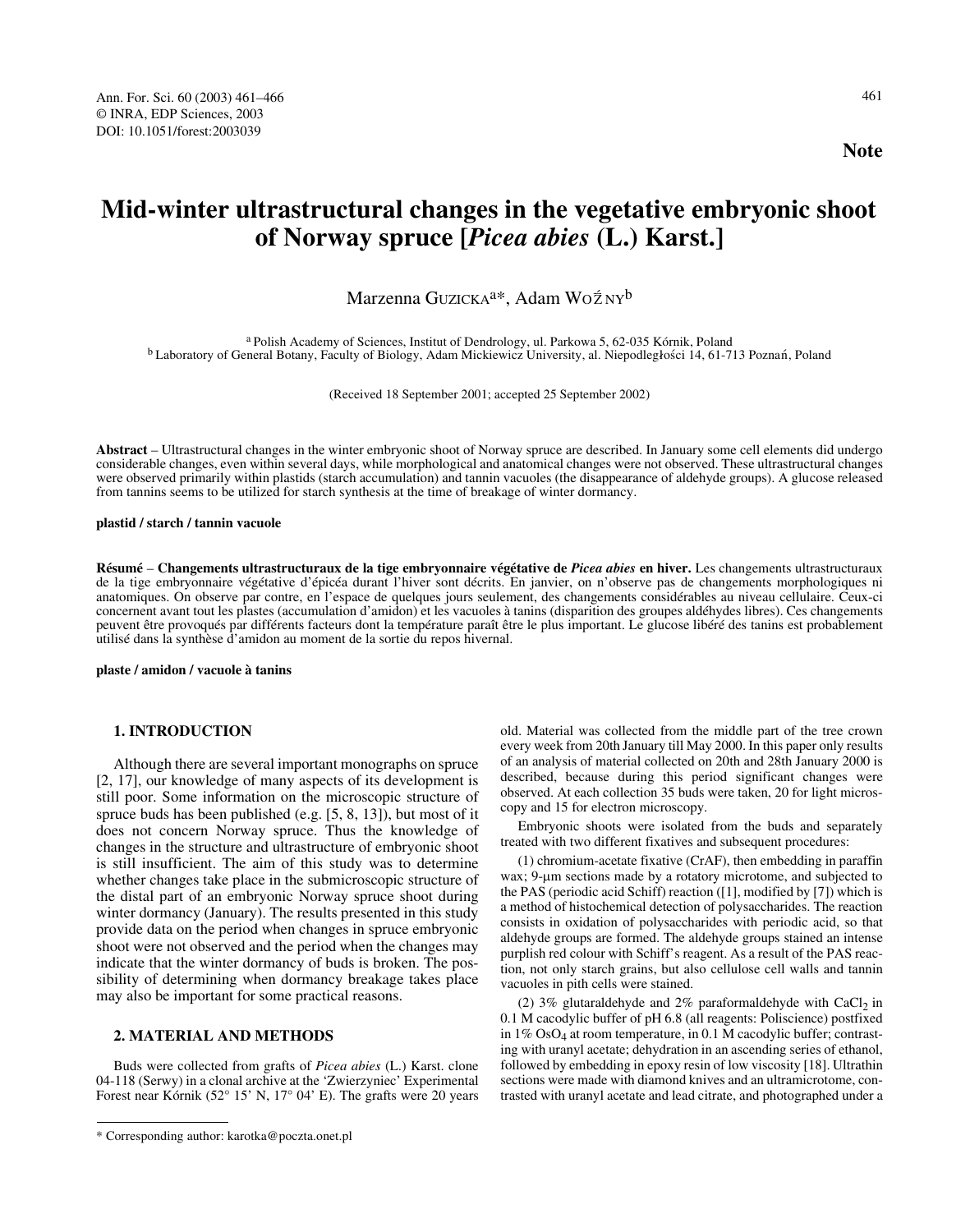transmission electron microscope JEM 1200 EX II (JEOL) at an accelerating voltage of 80 keV. Semi-thin sections were made with glass knives, stained with methylene blue and basic fushin [9], and photographed under a light microscope.

A scanning electron microscope (Philips 515) was used for morphological observations. Fixation and the other treatments were the same as for the transmission electron microscope. The specimens were critical point dried in a Balzers CPD-030 unit with  $CO<sub>2</sub>$  as a transition fluid and coated with gold using a Balzers SPD-050 sputter coater. Finally the embryonic shoots were observed and photographed in a Philips 515 scanning electron microscope at an accelerating voltage of 15 keV.

## **3. RESULTS**

## **3.1. Structure of the embryonic shoot and of the apical meristem**

In January the mean length of the bud was  $7 \text{ mm} (\pm 3 \text{ mm})$ . Embryonic shoots isolated from the buds were about 1 mm long. The needle primordia are spirally arranged on the shoot axis [Fig. 1(1)]. Width of the apex, measured on a longitudinal section along a line linking axils of the youngest two needle primordia, was about 0.2 mm. Apex height, i.e. the distance from the tip to the lower border of the rib meristem measured along the shoot axis, ranged from 0.07 to 0.10 mm. The apex showed a zonation typical of the class Coniferopsida.

#### **3.2. Buds collected on 20th of January 2000**

### *3.2.1. Apical initials [Fig. 1(2)]*

Outer tangential walls of apical cells were thicker than anticlinal walls and inner tangential walls. The surface of outer tangential walls was covered with a thin, electron-opaque cuticle. The homogeneous, moderately electron-transparent cytoplasm contained numerous ribosomes, usually monosomal, rarely polysomal. A large nucleus was located at the cell centre. Chromatin of most nuclei was intermediate between chromeric and reticulate, but in some nuclei it was reticulate. Nucleoli of the compact type occurred usually in pairs, although some cells contained 1 or 3 nucleoli. Mitochondria (usually about 25 per cell section) were small, rounded, oval, or — less frequently — elongated. In some cases they were hour-glass-shaped. The endoplasmic reticulum with few, evenly distributed elements, was either rough or smooth. Only few, small vacuoles were present both in the polar and in the central parts of the cell. Some of them contained minute, electron-opaque, spherical structures. In the cytoplasm of some cells there were single rounded lipid bodies, moderately osmophilic, of similar size as the mitochondria. Proplastids, usually up to 8 per cell section, were electron-opaque and slightly larger than mitochondria. Most of them were irregular in shape, but some were oval or elongated, or even hour-glassshaped. Some proplastids contained vesicles or short thylakoids, either free or still attached to the inner membrane. Sometimes a few, small plastoglobuli and 1–2 small starch grains were observed, nevertheless PAS reactions and a polarising microscope failed to detect starch grains.

## *3.2.2. Peripheral meristem [Figs. 1(3) and 1(4)]*

Cells of this zone were similar to cells of the apical zone, although their vacuolisation was sometimes slightly stronger.

Some cells contained rounded, moderately osmophilic lipid bodies, more numerous than in the apical cells [Fig. 1(4)].

#### *3.2.3. Young pith of the subapical zone [Figs. 1(5)–1(7)]*

As opposed to apical initial cells [Fig. 1(2)] and peripheral meristem cells [Fig. 1(3)], the distribution of various structures within pith cells was polarised, i.e. the nucleus was located opposite to vacuoles [Fig. 1(5)].

Tangential walls of pith cells were often irregularly thickened [Fig. 1(6)]. Numerous plasmodesmata were visible in all walls. The cytoplasm, as in meristematic cells, was moderately electron-transparent, and contained chiefly numerous monosomal ribosomes. The nucleus was usually peripheral, of various shape (elongated, lobed or oval), with chromeric chromatin [Fig. 1(5)] and usually two nucleoli of the compact type. Rounded mitochondria, with few wide cristae [Fig. 1(7)], were quite numerous: 21–39 per cell section. The centre of the cell was occupied by a large, smooth tannin vacuole. In pith cells two types of tannin vacuoles could be distinguished, but only one type was present in each cell [Figs. 1(5) and 1(6)]. Most cells contained vacuoles of the first type, with a homogeneous, electron-opaque interior. Tannin vacuoles of the second type were filled with flocculent structures and they were rare [Fig. 1(6)]. Pith cells contained also small peripheral electrontransparent vacuoles, often numerous [Figs. 1(5)–1(7)]. Plastids, usually 5–11 per cell section, formed aggregations near the nucleus. They were much larger than mitochondria, elongated, lens-shaped or irregular [Fig. 1(7)]. The presence of a system of thylakoids enabled their identification as chloroplasts. In most chloroplasts thylakoids formed long grana, similar to those found in algae. Numerous vesicles were present in the stroma of some chloroplasts. Few plastids contained plastoglobuli or starch grains (the latter were larger and more numerous than in cells of the apical cells).

#### **3.3. Buds collected on 28th January 2000**

The morphological and anatomical structure of embryonic shoot was the same as on the previous date. However, some cytological changes could be noticed. Starch was much more abundant, so it could be detected under a light microscope [after the PAS reaction – Figs.  $2(9A)$  and  $2(9B)$ ]. It was observed particularly at the basal part of needle primordia, and in the young pith. Starch was also present in procambial cells and in whole apical meristem, especially in the rib meristem. Starch grains were least abundant in the apical initials.

Differences also concerned the character of tannin vacuoles [Figs. 2(8) and 2(9)]. In the material collected on 20th of January most of them stained red after the PAS reaction [Figs. 2(8A) and 2(8B)]. In the material collected on 28th of January the pith cells at the base of the embryonic shoot and some pith cells of the subapical zone contained unstained, yellow vacuoles [Figs. 2(9A) and 2(9B)].

#### *3.3.1. Apical initials*

The number of lipid bodies increased in cells of this zone. Also starch grains were larger.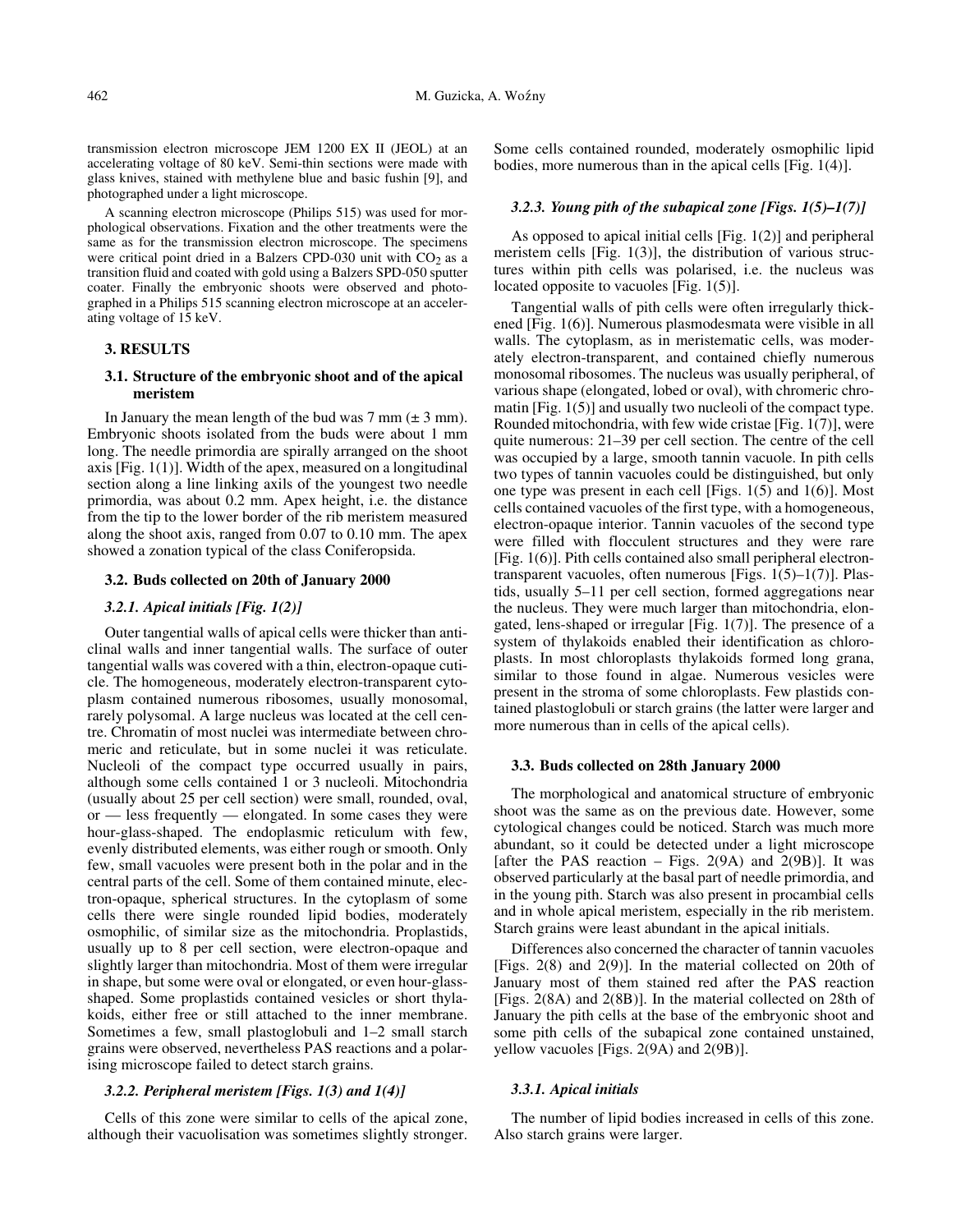

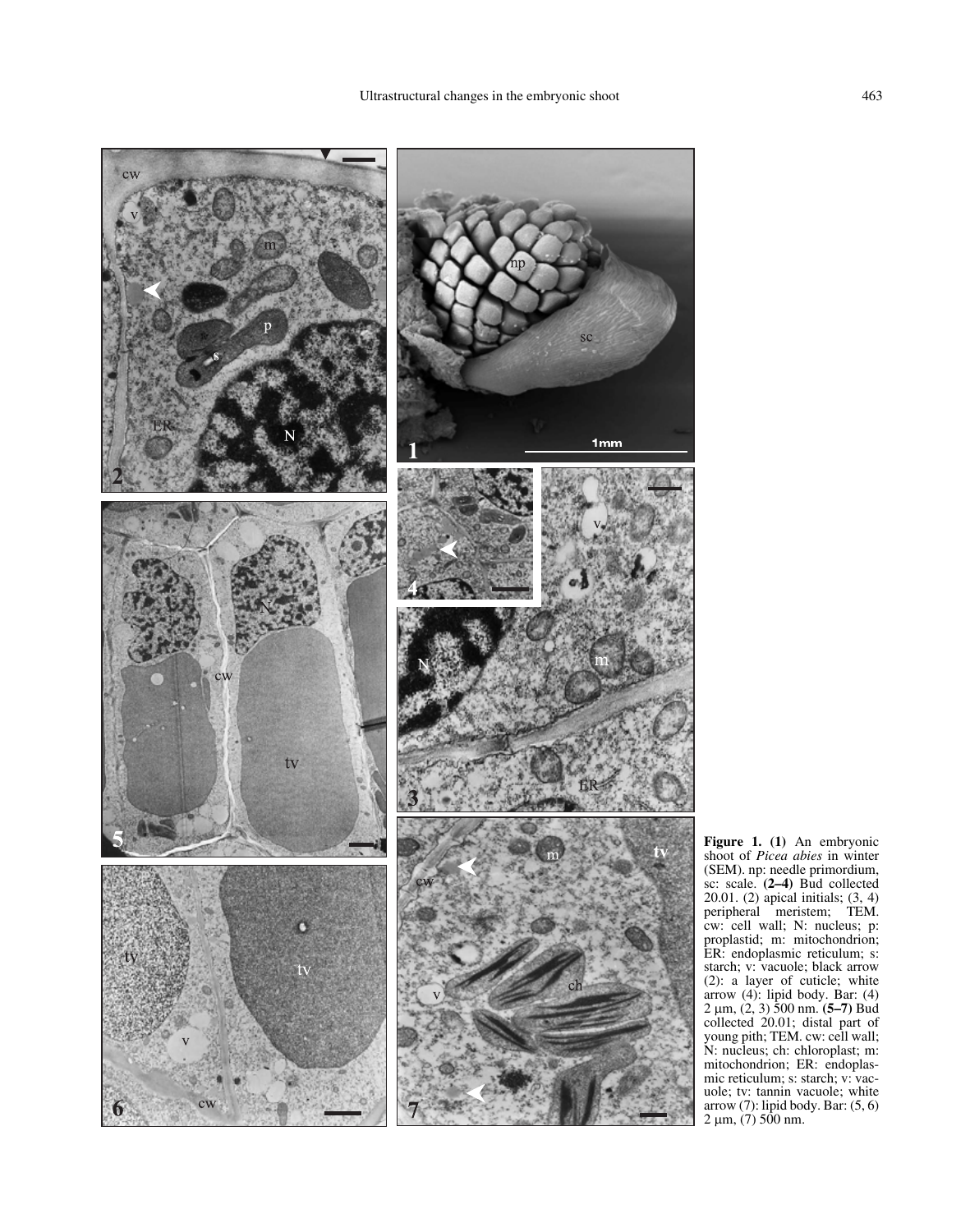

**Figure 2. (8)** Bud collected 20.01, PAS reaction. (A) Central longitudinal section of the apex; (B) basal part of the embryonic shoot. The majority of tannin vacuoles in pith cells stained an intense purpurish red colour. Starch was not detected in cells. **(9)** Bud collected 28.01, PAS reaction. (A) Central longitudinal section of the apex; (B) basal part of the embryonic shoot. Starch is visible as small spots. Bar: (8–9) 0.09 mm. **(10–15)** Bud collected 28.01; (10–12) peripheral meristem; (13–15) distal part of young pith; TEM. cw: cell wall; N: nucleus; p: proplastid; cha: chloroamyloplast; s: starch; m: mitochondrion; ER: endoplasmic reticulum; d: dictiosom; v: vacuole; tv: tannin vacuole; white arrow (10 and 11): lipid body. Bar: (10, 11) 500 nm, (13, 14) 1 µm, (12, 15) 2 µm.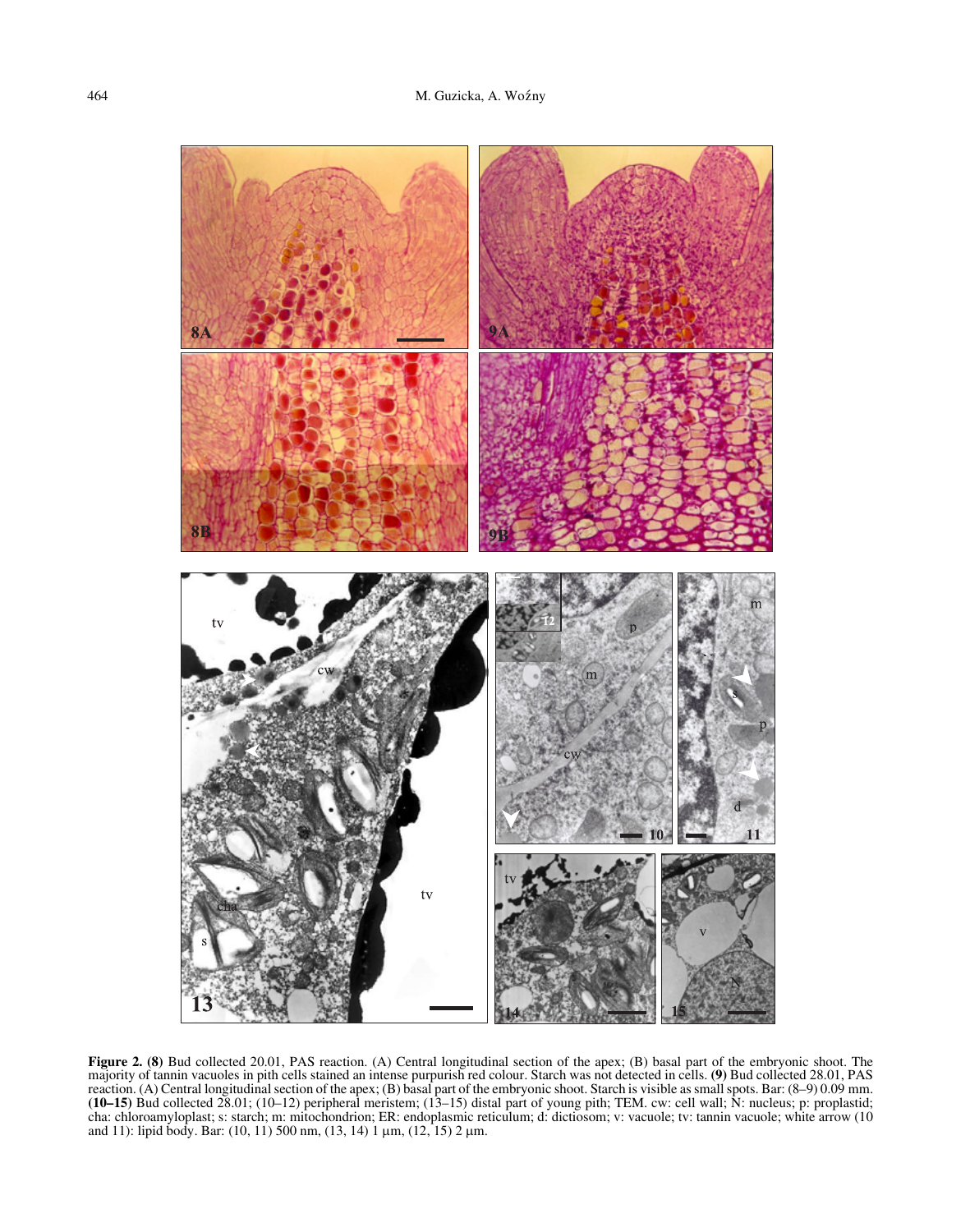### *3.3.2. Peripheral meristem*

The number of plasmodesmata in cell walls was higher than earlier. The cytoplasm contained more abundant rough endoplasmic reticulum, often located near cell walls [Fig. 2(10)]. Lipid bodies were larger, found in nearly all cells of this zone. The number, shape and distribution of mitochondria were the same as previously. Three or four dictiosomes were found, each composed of usually 5 cisternae. Margins of the cisternae were only slightly swollen, and few vesicles were present [Fig. 2(11)]. Unchanged proplastids contained somewhat larger starch grains [Fig. 2(12)].

#### *3.3.3. Young pith of the subapical zone*

Changes within cells of this zone concerned mainly the character of tannin vacuoles and plastids. Cells with an electron-opaque, homogeneously granular interior were much rare than in the material collected 8 days earlier. Cells with flocculate vacuoles were present as before but additionally, a third type of vacuoles was observed in which tannins formed homogeneous, osmophilic bands with thickenings, located near the tonoplast. The central part of the vacuole was electron-transparent [Fig. 2(13)]. The numbers and distribution of plastids did not change, but chloroplasts transformed into chloroamyloplasts containing large starch grains, or even into amyloplasts [Figs. 2(13)–2(15)]. Long thylakoids, usually stacked in few low grana were present in some chloroamyloplasts. Plastoglobuli were more numerous, smaller and more osmophilic. As a rule, they formed compact groups. In some pith cells, mainly near the walls, few lipid bodies appeared.

### **4. DISCUSSION**

With respect to the morphological and anatomical structure, the analysed winter embryonic shoots of Norway spruce did not differ from those described by other authors in this species and in other species of the genus *Picea* [5, 8, 13]. However, considerable differences in starch content and cell ultrastructure could be observed between the two dates of collection.

Staining with methylene blue did not enable detection of differences, but the PAS reaction and transmission electron microscope revealed the differences. The changes were observed primarily in plastids, as their starch content increased remarkably. Many authors have reported that starch present in meristematic cells in the autumn disappears in December and reappears in late March (e.g. in *Populus euramericana* [15], *Rhododendron maximum* [12]). This can be noticed also in conifers. In the shoot apical meristem of pine intensive starch accumulation can be observed in a transmission electron microscope in early autumn [10]. From December till February, starch gradually decreases, and in early spring it markedly increases again. Observations of pine buds under a light microscope show that starch is absent in winter and reappears in March [7]. Also in a spruce winter bud no starch has been detected [8]. In other study the chloroplast ultrastructure in vegetative buds of spruce was characterised by relatively large starch grains. There were no changes during autumn and winter [11]. In the present study starch in a spruce bud was found in the embryonic shoots during winter. However, the starch grains were so small that they can be detected only with transmission electron microscopy. This study revealed that starch content of plastids increased dramatically within several winter days. The results presented here and some earlier data [4] show that during winter changes in starch content may be much faster than reported until now.

Interesting changes were observed also in tannin vacuoles. In the material collected on 20th of January, the majority of tannin vacuoles stained an intense purplish red colour. A week later the majority of tannin vacuoles were yellow (unstained). This suggests that the number of aldehyde groups has decreased so much that they ceased to be detectable by the PAS reaction. The relationship between starch synthesis and glucose released from tannins has been postulated by Hejnowicz [6–8] for both spruce and pine. Our observations suggest that this hypothesis is true. The decrease in the number of vacuoles stained in an intense purplish red colour as a result of the PAS reaction, and the increase in the number of yellow vacuoles was clearly synchronised with starch accumulation. This suggests an association with release of glucose from tannins, and with its utilisation for starch synthesis. Embryonic shoots of spruce contain mainly hydrolysable tannins, and only small amounts of condensed tannins (unpublished data). It is noteworthy that starch was accumulated very early in pith cells. Changes in vacuoles and plastids were also confirmed by transmission electron microscopy observations.

Obviously, the photosynthesis is another potential source of starch. However, the minimum temperature enabling photosynthesis is  $-5$  °C [14, 16]. The climatic diagram (Fig. 3)



Mean temperature of January 2000

**Figure 3.** Mean temperature of January 2000 (arrows indicate the dates of collection).